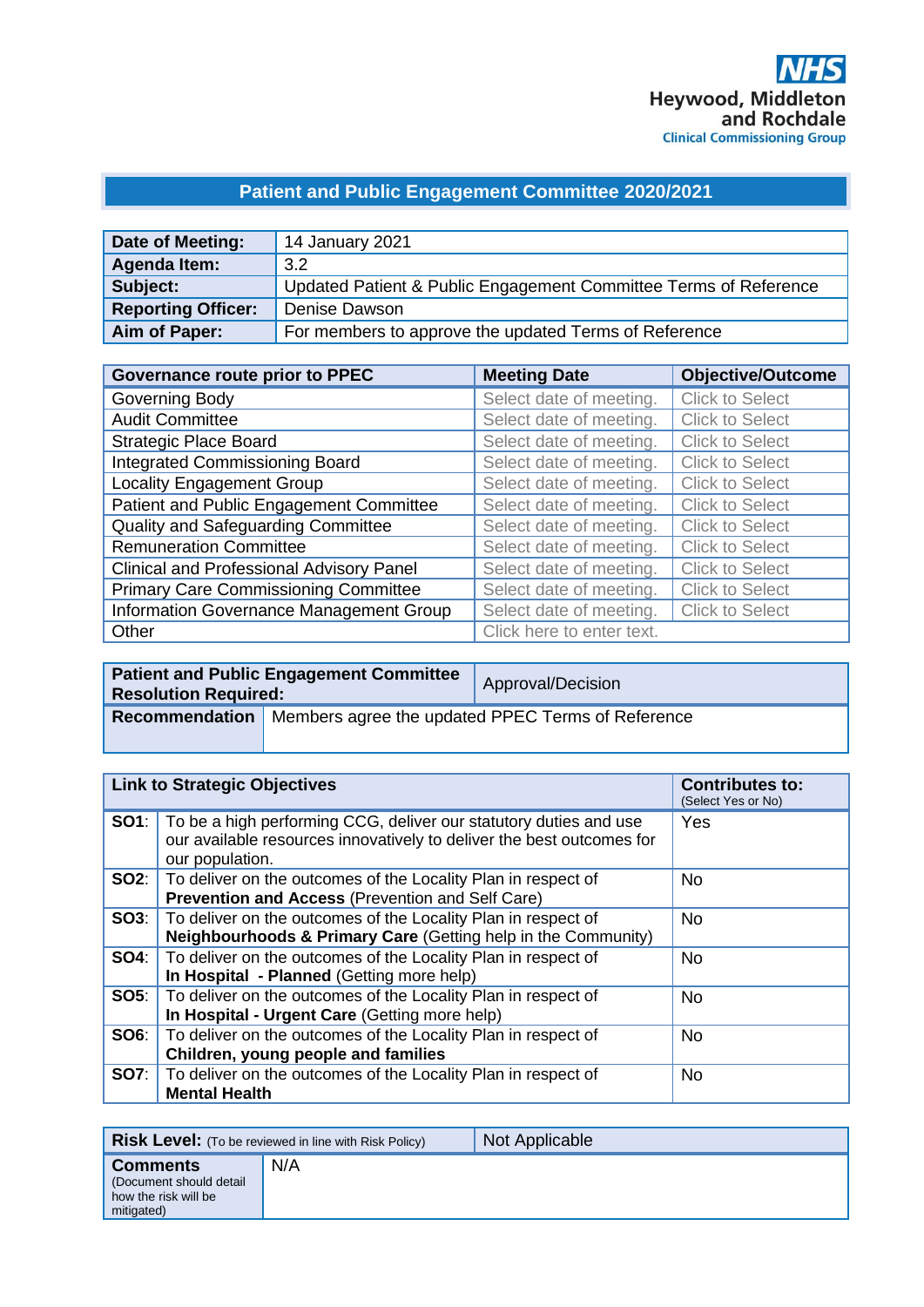# Heywood, Middleton and Rochdale **Clinical Commissioning Group**

| <b>Content Approval/Sign Off:</b>                                 |                |
|-------------------------------------------------------------------|----------------|
| The contents of this paper have been<br>reviewed and approved by: | Not applicable |
| <b>Clinical Content signed off by:</b>                            | Not applicable |
| Financial content signed off by:                                  | Not applicable |

|                                                       | <b>Completed:</b> |
|-------------------------------------------------------|-------------------|
| Clinical Engagement taken place                       | Not Applicable    |
| Patient and Public Involvement                        | Not Applicable    |
| <b>Patient Data Impact Assessment</b>                 | Not Applicable    |
| Equality Analysis / Human Rights Assessment completed | Not Applicable    |

## **Executive Summary**

It is proposed that the frequency of the Patient and Public Engagement Committee meeting increase from quarterly to bi-monthly.

Members are asked to approve the PPEC Terms of Reference with the updated frequency.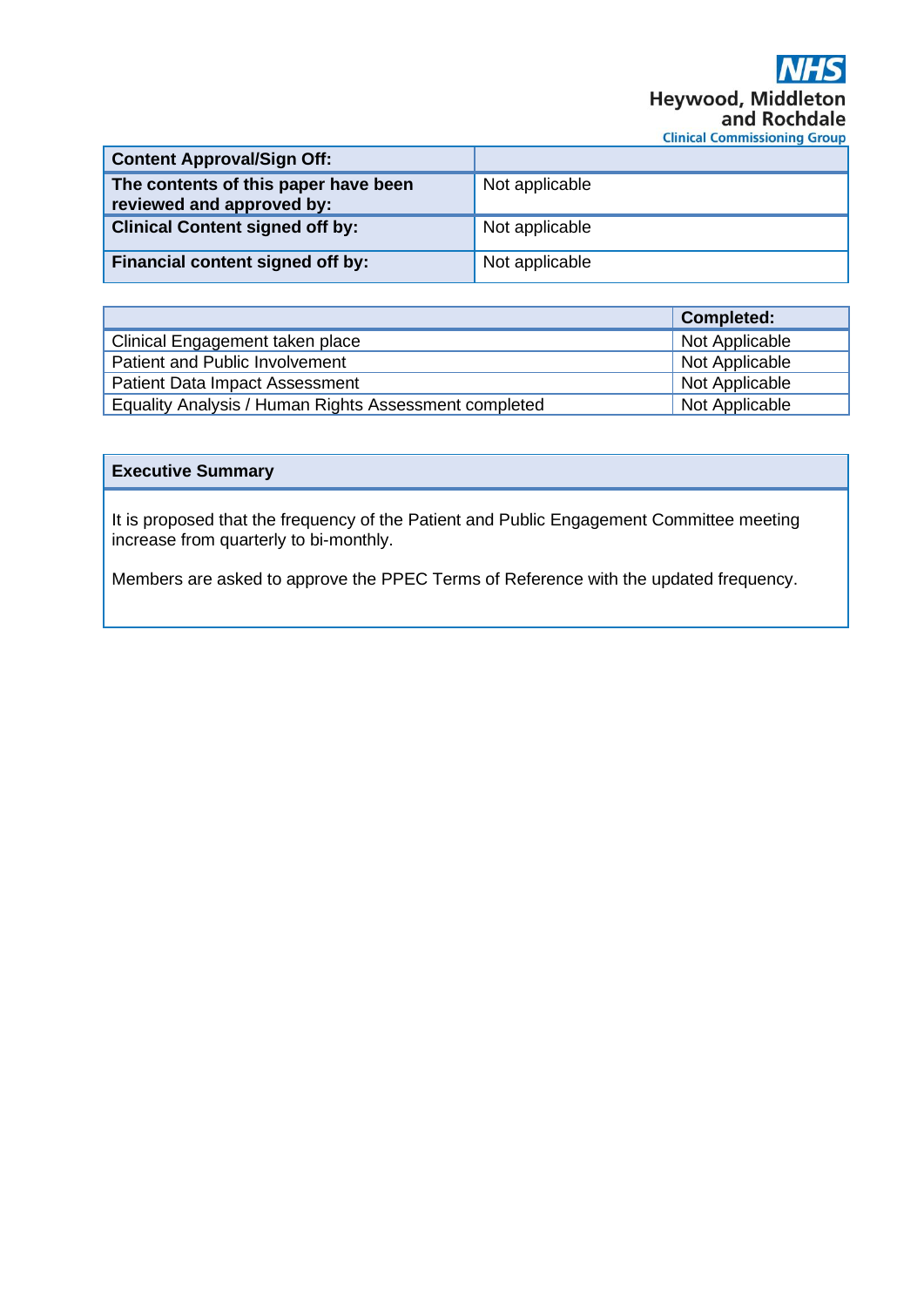



**Patient and Public Engagement Committee (PPEC)**

**Terms of Reference**

**Januaryuly 20210 Formatted:** Highlight

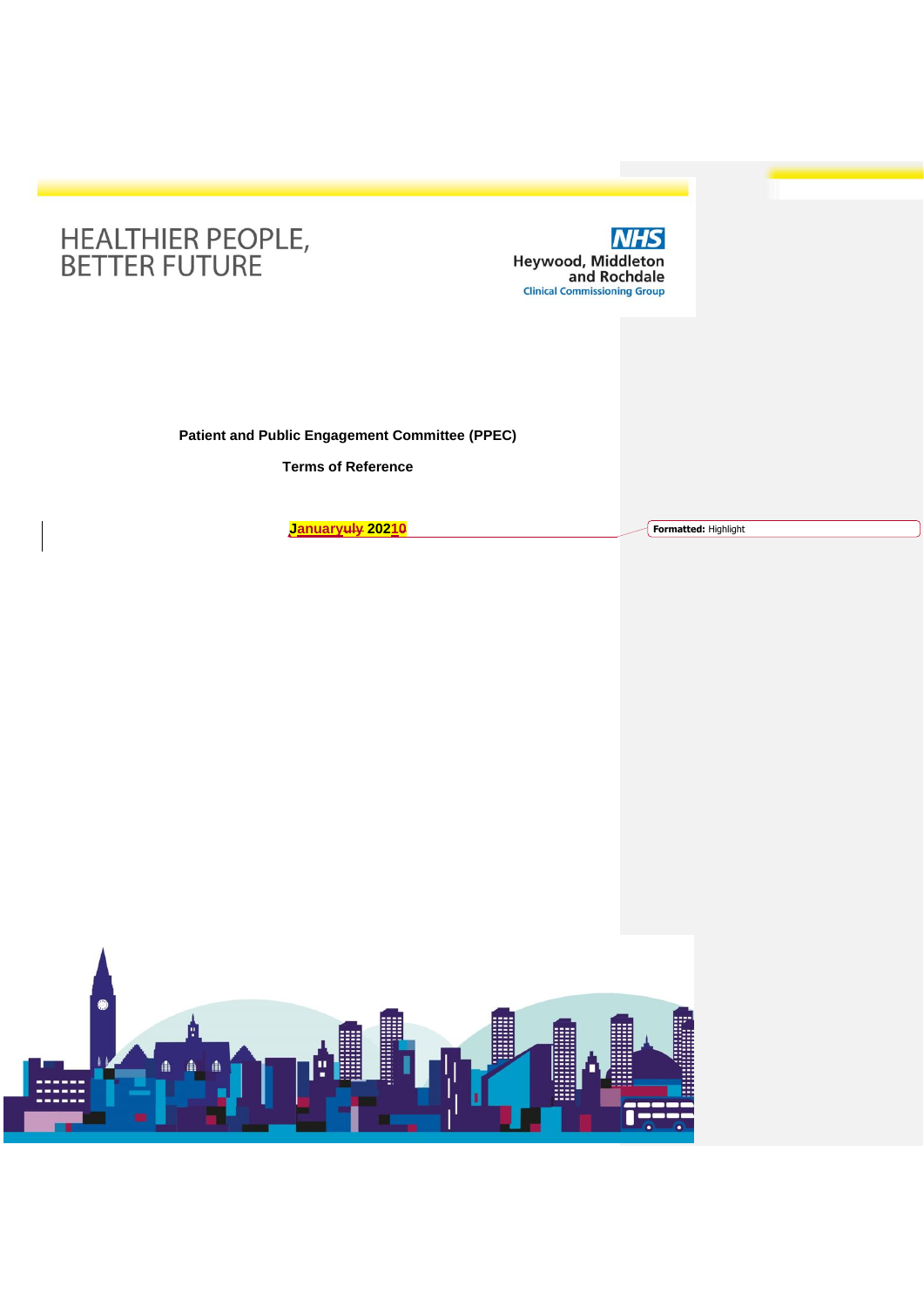## **VERSION CONTROL**

| <b>VERSION</b>    | <b>ISSUED TO</b>                          | <b>DATE</b>                   | <b>COMMENTS</b>                                                                                 |
|-------------------|-------------------------------------------|-------------------------------|-------------------------------------------------------------------------------------------------|
| V <sub>0.1</sub>  | <b>PEC</b>                                | 1 <sup>st</sup> August 2016   | Comments amended                                                                                |
| V <sub>0.2</sub>  | <b>PPEC</b>                               | 3rd October 2016              | Updated with<br>feedback provided at<br>the meeting                                             |
| V <sub>0.3</sub>  | <b>PPEC Chair</b>                         | 31 <sup>st</sup> October 2016 | Approval via Chairs<br>Actions                                                                  |
| V1.0              | <b>NHS HMR CCG</b><br>Governing Body      | 18th November 2016            | Membership to be<br>updated to include<br>representation from<br>Older people                   |
| V1.1              | Governing Body                            | 17 March 2017                 | Membership updated<br>- Final Ratification                                                      |
| V1.2              | Governing Body                            | 21 July 2017                  | Membership to be<br>updated to include<br>representation from<br>Children and<br>Younger People |
| V1.3              | PPEC                                      | April 2018                    | Review and update<br>of membership                                                              |
| V1.4              | <b>PPEC</b>                               | April 2018                    | Update Conflicts of<br>Interest                                                                 |
| V1.5              | PPEC                                      | April 2018                    | Updates re<br>membership and<br>Vice Chair role                                                 |
| V2.0              | PPEC via Email /<br><b>Chairs Actions</b> | <b>June 2018</b>              | Update member titles<br>and sustainability<br>section                                           |
| V2.0              | Governing Body                            | <b>July 2018</b>              | <b>RATIFIED</b>                                                                                 |
| $\overline{V2.1}$ | <b>PPEC Chair</b>                         | March 2019                    | Annual review and<br>update re Vice Chair<br>role                                               |
| V2.2              | PPEC                                      | April 2019                    | Update to<br>membership                                                                         |
| V3.0              | Governing Body                            | May 2019                      | <b>RATIFIED</b>                                                                                 |
| V3.1              | PPEC                                      | <b>July 2020</b>              | Annual review                                                                                   |
| V4.0              | Governing Body                            | September 2020                | <b>RATIFIED</b>                                                                                 |
| V4.1              | <b>PPEC</b>                               | January 2021                  | <b>Update of meeting</b><br>frequency                                                           |

**Formatted:** Highlight

| Committee: PPEC              | Approval date: JulyJanuary 20210 | Version number: 4.10 |
|------------------------------|----------------------------------|----------------------|
| Status: RatifiedFor Approval | Ratified by: Governing Body      | Page 2               |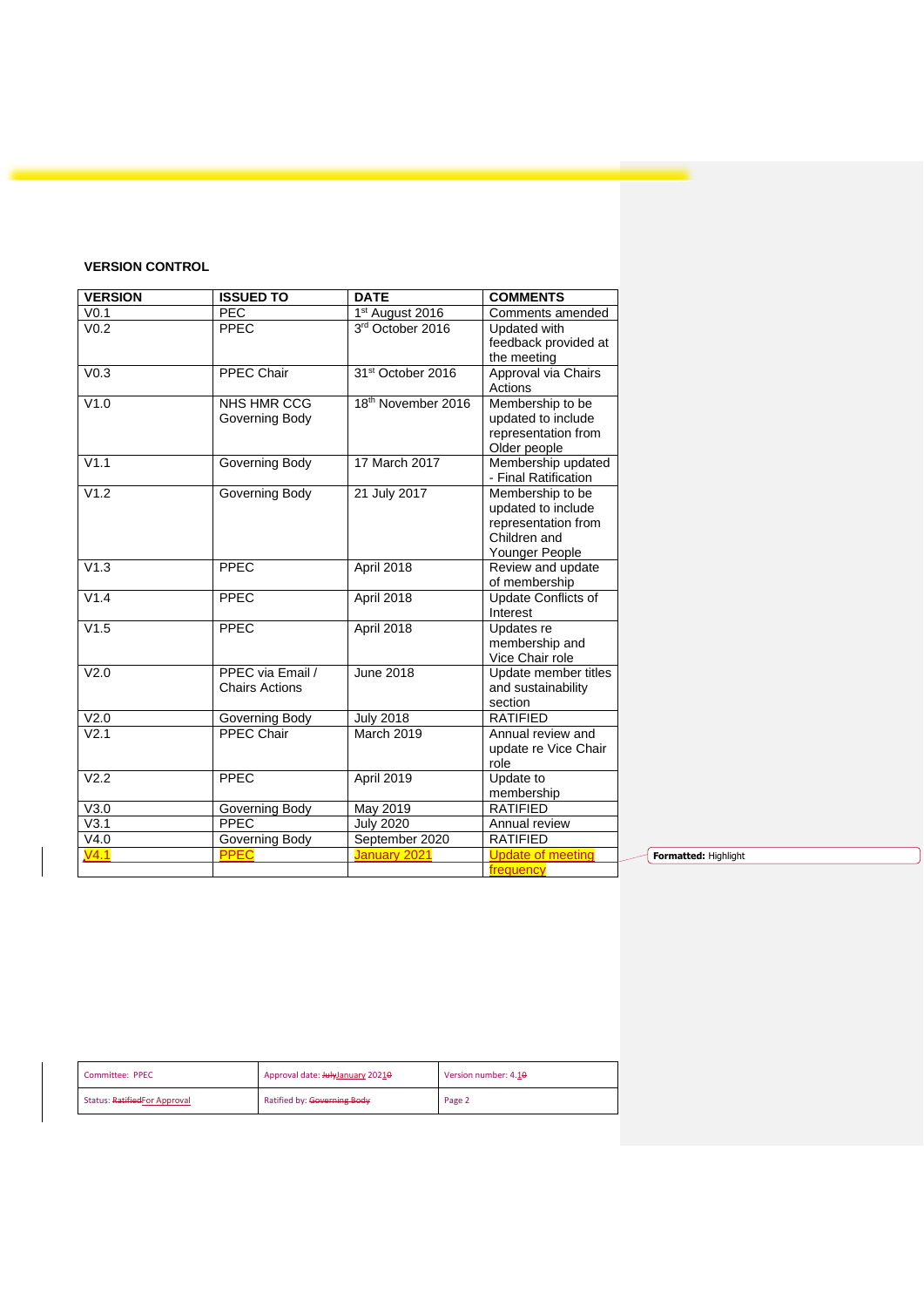#### **1. Introduction**

The Patient and Public Engagement Committee (the Committee) is established in accordance with Heywood, Middleton and Rochdale Clinical Commissioning Group's (NHS HMR CCG) constitution, standing orders and scheme of delegation.

These terms of reference set out the membership, remit responsibilities and reporting arrangements of the Committee and shall have effect as if incorporated into the clinical commissioning group's constitution and standing orders.

#### **2. Purpose of the Committee**

Under delegated authority from the Governing Body, the Committee will provide assurance on the delivery of the CCG's patient and public involvement duty. Ensuring the CCG's commissioning activities meets its statutory duties, adheres to national guidance and best practice.

The Committee will also work in collaboration with the CCG Governing Body and Committees to provide assurance that commissioned services are designed to meet patients' needs and delivered with due regard to patient safety, quality effectiveness therefore making best use of NHS resources.

The Committee will conduct its business in accordance with national guidance and the Nolan principles of public life. The Committee will review its own performance, membership and terms of reference. Any resulting changes to the terms of reference should be approved by the Governing Body.

#### **3. Objectives of the Committee**

The Committee will:

- Provide assurance that patient and public engagement has a strategic focus, is integrated into commissioning functions and influences the direction of service delivery in the short and long term.
- Scrutinise, advise and promote innovation on the patient and public engagement element of commissioning plans throughout the commissioning cycle. Ensuring all engagement activity satisfies ethical and governance standards.
- Assure inclusive and equitable patient and public engagement is evident and auditable in the commissioning and performance management of service delivery and planning.
- Act as conduit for CCG engagement and partnership working with  $3<sup>rd</sup>$  sector and statutory organisations across the borough, building capacity and capability.
- Provide a mechanism for the collection and monitoring of public opinion across the borough's diverse communities.
- Assure avoidance of duplication and save resources by ensuring all local patient and public engagement is joined up and co-ordinated.
- Analyse engagement activity understanding who has been engaged by area, gender, age, disability, ethnicity, religious and sexual orientation (where possible), and ensure action plans are produced to close any gaps.
- Monitor the effectiveness of feedback to patients and the public on how their engagement has influenced the commissioning and performance monitoring of services.

| Committee: PPEC              | Approval date: JulyJanuary 20210 | Version number: 4.10 |
|------------------------------|----------------------------------|----------------------|
| Status: RatifiedFor Approval | Ratified by: Governing Body      | Page 3               |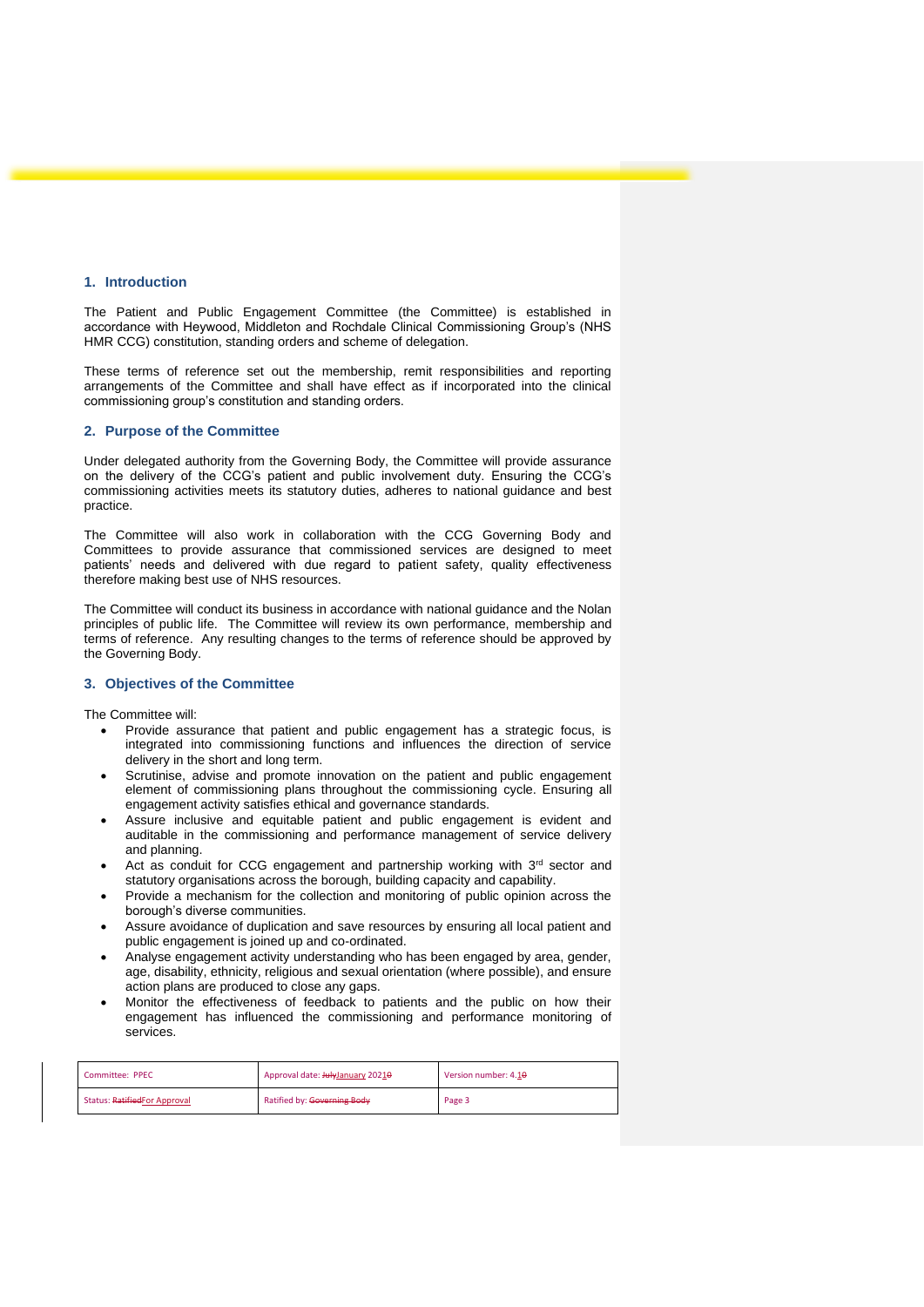- Support and recommend policies and strategies governing the management and process for patient and public engagement and the gathering of public opinion.
- Assure that national, regional and local data is triangulated with locally gathered data to ensure equitable services and best use of resources for the residents of the borough.
- Act as a conduit for engagement with local health and social care partner organisations, 3rd sector organisations and other public sector bodies promoting and supporting shared goals.

To deliver the objectives, task and finish groups will be established to focus on the specific areas of work, the committee will receive updates from the task and finish groups and also provide advice and support to such groups.

### **4. Membership**

The Committee shall operate as a sub - committee of the Governing Body. All membership organisations shall have one vote with the exception of NHS HMR CCG who will have one vote per represented department. The Chair will hold the casting vote in the event of a split vote. The membership shall comprise of:

#### **Voting Members – Core Membership**

#### **Role / Responsibility**

- Lay Member Patient and Public Experience and Engagement **(Chair)**
	- To Chair the meeting
	- Reports to Governing Body
	- **Ensures, through the appropriate governance processes, that the function of the** Committee is discharged effectively.
- Director of Operations / Executive Nurse ((Representative for Quality and Safeguarding Lead as required)
	- Executive Management Team representative ensuring that the work of the Committee aligns with the strategic objectives of the CCG
	- To assign responsibility to the appropriate CCG Officers for any actions resulting from the work of the Committee
	- Holds an executive oversight of patient and public engagement within the CCG's functions
- Head of Communications and Engagement / Corporate Services
	- To be operational lead for the CCG on patient, public and stakeholder engagement.
	- Committee co-ordination including work planning and risk management
	- To facilitate a continuous dialogue with patients and the public.
- Engagement Lead
	- To report on all engagement activity undertaken by the CCG in the day to day business.
- Quality and Safeguarding Representative (Representation covered by Director of Operations / Executive Nurse as required)

| Committee: PPEC              | Approval date: JulyJanuary 20210 | Version number: 4.10 |
|------------------------------|----------------------------------|----------------------|
| Status: RatifiedFor Approval | Ratified by: Governing Body      | Page 4               |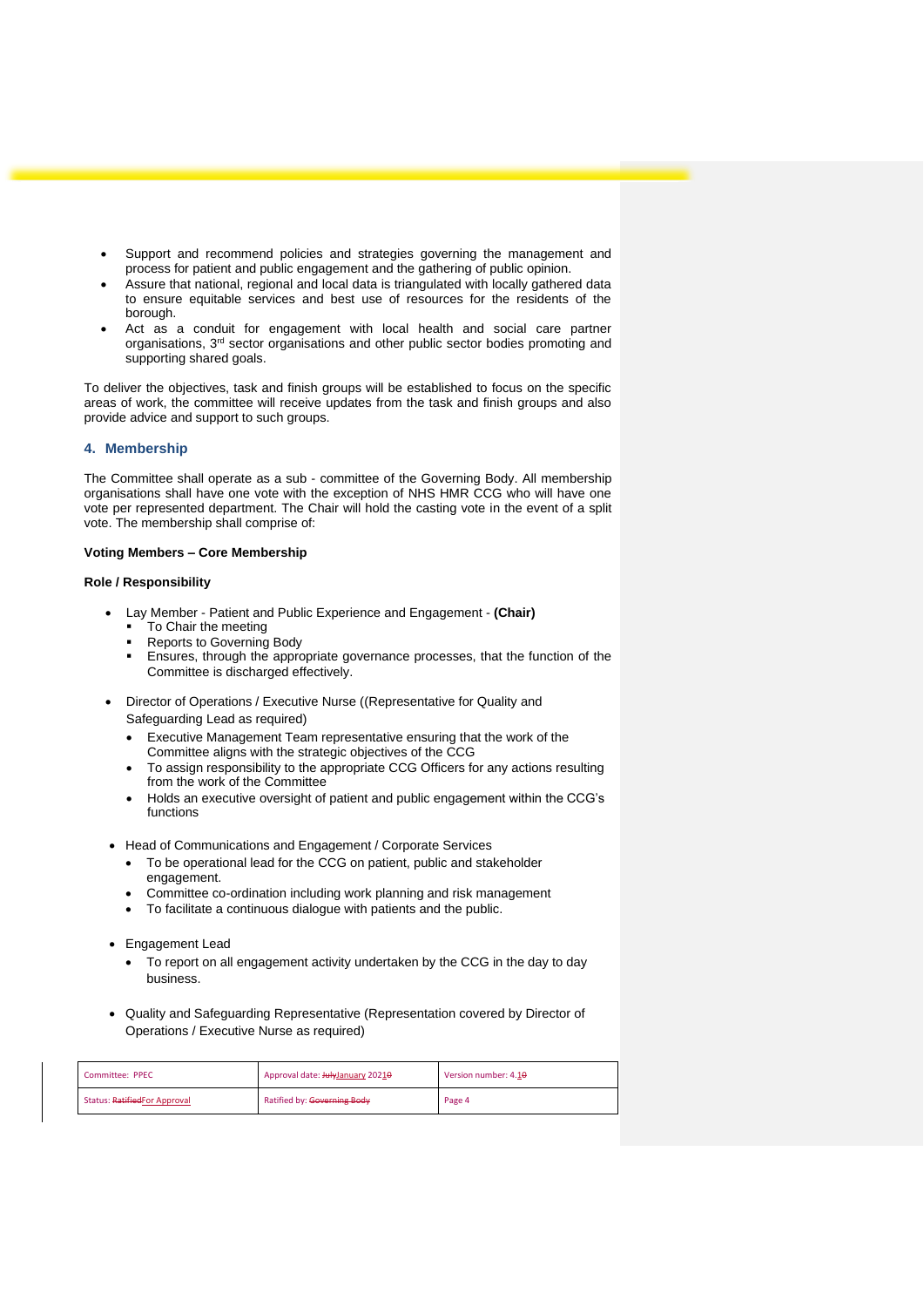- To identify performance/safety issues raised by patients during engagement activities and ensure they are addressed appropriately.
- To ensure any such incidents are appropriately risk assed in line with NPSA Advice
- To ensure data gathered from patient's engagement is triangulated with PALS and Complaints data to monitor the performance and quality of commissioned services.
- Primary Care Quality Representative
	- To present primary care commissioning plans prior to approval evidencing proportionate engagement activity at the appropriate milestones throughout the process.
	- To ensure data gathered from patient engagement is triangulated with PALS and Complaints data to monitor the performance and quality of primary care services.
	- To facilitate the involvement of patients and the public in primary care service redesign
	- To ensure engagement with Borough wide PPG's
- Integrated Commissioning Representative
	- To present commissioning plans prior to approval evidencing proportionate engagement activity at the appropriate milestones throughout the process.
	- To ensure data gathered from patient engagement is triangulated with PALS and Complaints data to monitor the performance and quality of commissioned services.
	- To facilitate the involvement of patients and the public in service redesign
- Equality Diversity and Inclusion (EDI) Strategic Lead
	- To ensure that E & D issues are addressed and that engagement reflects the demographic profile of the Borough.
- Healthwatch Rochdale Vice Chair
- Rochdale Mind
- Rochdale and District Disability Action Group (RADDAG)
- Voluntary and Third Sector Organisations representing Children and Younger People
- Voluntary and Third Sector Organisations representing BME Health Matters
- Voluntary and Third Sector Organisations representing Older People
- Patient Participation Group (Boroughwide)

All of the above organisations will:

- work in partnership ensuring that patient and public representative groups are involved in decision making.
- Establish communication between individual organisation's networks and the **CCG**
- Share best practice and local community intelligence.
- Undertake to support to the CCG Locality
- Plan Thriving and Coping Programme

| Committee: PPEC              | Approval date: JulyJanuary 20210 | Version number: 4.10 |
|------------------------------|----------------------------------|----------------------|
| Status: RatifiedFor Approval | Ratified by: Governing Body      | Page 5               |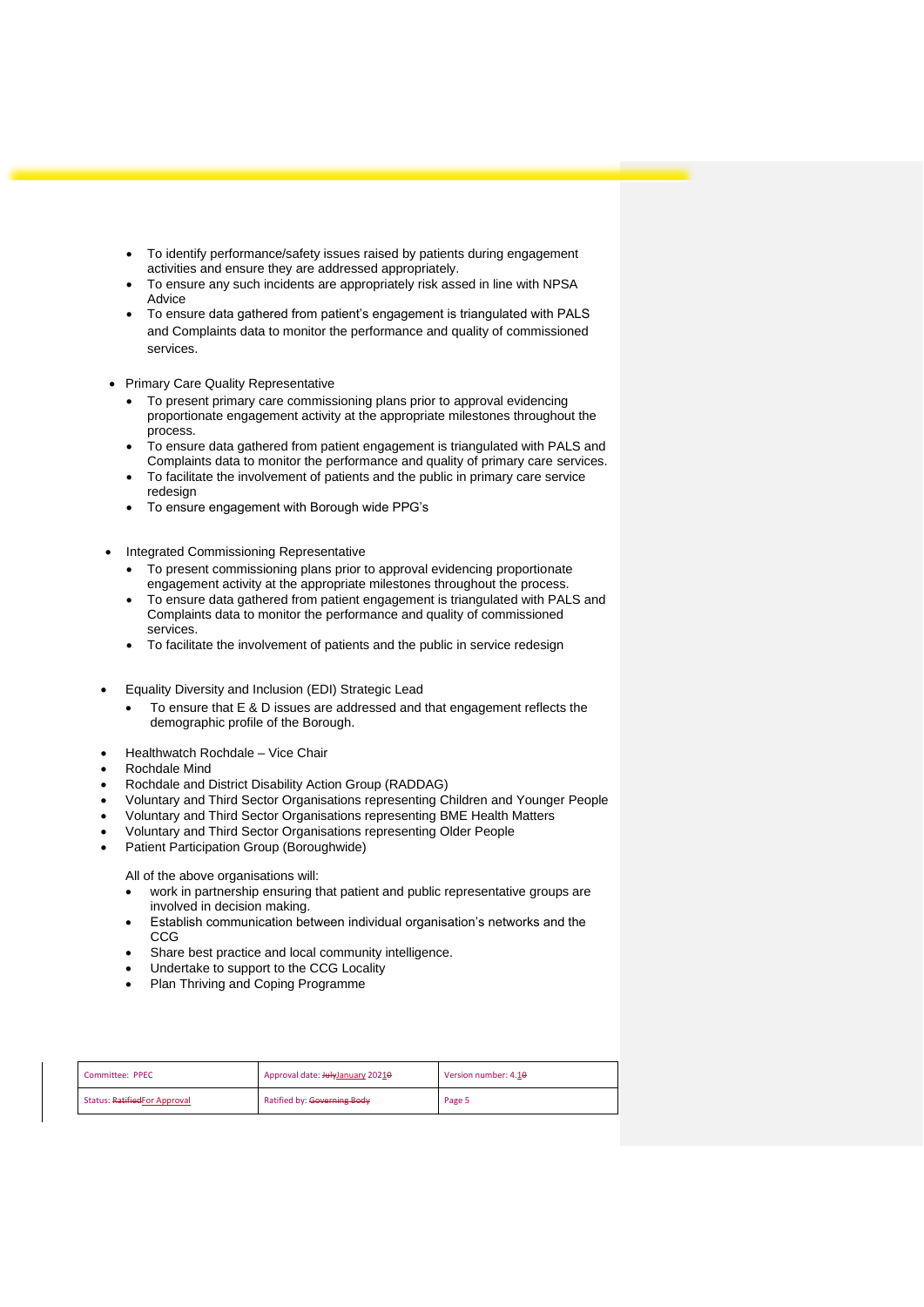#### **In attendance:**

The Committee may co-opt or seek advice from other representatives/expertise as appropriate and deemed necessary.

Deputies must be fully briefed and hold the represented members full delegated authority.

#### **5. Quoracy**

 $\overline{\phantom{a}}$ 

For each meeting to be deemed quorate attendance must include six members which must include the Chair or Vice Chair and a representative from one of the Third Sector organisations.

#### **6. Frequency of Meetings**

The frequency of meetings will be **bi-monthlyquarterly**. **Formatted:** Highlight

All meetings will be scheduled in advance for the full year.

#### **7. Conflicts of Interest**

An up to date register of members' interest will be retained and published in line with HMR CCG Conflicts of Interest Policy.

Members will be expected to declare any conflicts of interest at all meetings and the Chair will determine how any conflict will be managed in line with CCG guidelines.

#### **8. Accountability**

The Patient and Public Engagement Committee will report to Governing Body following each meeting, the minutes of the Committee shall be formally recorded, and a summary report submitted to Part 1 of the subsequent meeting of the Governing Body.

Any Chairs action taken between meetings must be ratified at the next meeting of the **Committee** 

The Committee will complete an annual self-assessment of effectiveness, which will inform the CCG's Annual Governance Statement.

#### **9. Scheme of Delegation**

The committee will carry out the duties as detailed in these terms of reference in accordance with the scheme of delegation as set out in the NHS Heywood, Middleton and Rochdale CCG Constitution.

| Committee: PPEC              | Approval date: JulyJanuary 20210 | Version number: 4.10 |
|------------------------------|----------------------------------|----------------------|
| Status: RatifiedFor Approval | Ratified by: Governing Body      | Page 6               |